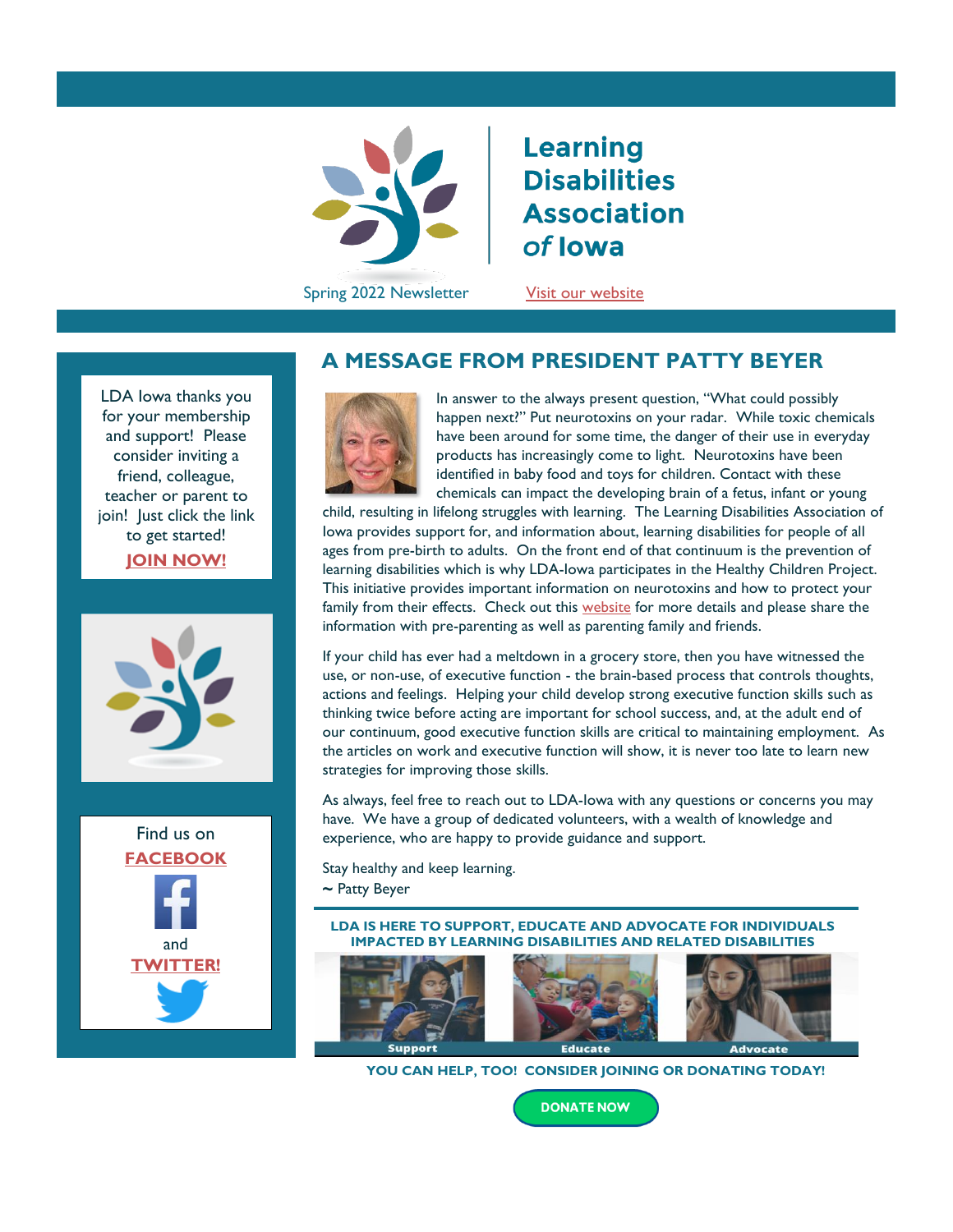

 **Upcoming Board Meetings** -April 23  $-luly$  9 -October 23-Annual Meeting

To Be Determined: Meetings will be held via Zoom or In-Person at our Johnston office.

For more information about attending a board meeting, contact us:

#### **Email:**

[learningdisabiltiesofiowa@gmail.com](mailto:learningdisabiltiesofiowa@gmail.com)

**Phone:** 515-209-2290

#### **Save the Date!**



More information will be coming soon, but until then, save the date for LDA'S 60th Annual Conference on February 21st-23rd, 2023! LDA members will receive a discount on registration!

# **Phonics: What Parents Need to Know**

What does scientific research say about teaching phonics? Phonics instruction needs to be started early and needs to be explicit and systematic. Instruction is explicit in that it uses direct teaching of a set of letter-sound relationships, and it is systematic in that a clearly defined sequence of instruction is used.

The following is a list of some of the key research findings on explicit systematic phonics instruction:

- improves kindergarten and first-grade children's word recognition and spelling
- results in better growth in children's ability to comprehend what they read than nonsystematic or no phonics instruction
- is effective for children from various social and economic levels
- is particularly beneficial for children who are having difficulty learning to read and who are at risk for developing future reading problems
- is most effective when introduced early (kindergarten or first grade)
- phonics instruction is not an entire reading program for beginning readers (National Institute for Literacy, 2006)

Read more at [Reading Rockets](https://www.readingrockets.org/article/phonics-instruction-basics) and also "Put Reading First: The Research Building Blocks for [Teaching Children to Read Kindergarten Through Grade 3,"](http://lincs.ed.gov/publications/pdf/PRFbooklet.pdf) a publication of The Partnership for Reading.

# **Developmental and Literacy Milestones: How Does Your Child Measure Up?**

(LDA-IA Board Member)

Speaking from my own experience as a parent with a background in education, I wasn't always certain if my child was meeting developmental or literacy milestones. The CDC (Centers for Disease Control) provides a FREE Milestone Chart and even a Milestone App! Learn more about expected developmental milestones at various ages from birth to age five, as well as things to discuss with your physician and what you can do at home to help your child develop. Click on [this link](https://www.cdc.gov/ncbddd/actearly/milestones/index.html) to learn more.



What about literacy milestones? How do I know if my child is on track to become a reader? Below are some of my favorite articles on Literacy Milestones from Reading Rockets:

- [Literacy Milestones: Birth to Age 3](https://www.readingrockets.org/article/literacy-milestones-birth-age-3)  [Literacy Milestones: Ages 3-4](https://www.readingrockets.org/article/literacy-milestones-ages-3-4)
	-
- [Literacy Milestones: Age 5](https://www.readingrockets.org/article/literacy-milestones-age-5)  **[Literacy Milestones: Age 6](https://www.readingrockets.org/article/literacy-milestones-age-6)**
- 

At LDA-IA, we hear from parents who suspect their child might have a learning disability but have questions about their next steps. LDA is here to help. See our contact information in this newsletter and reach out to us with your questions. As a parent, do you have experiences to share that might be helpful to other parents? Let us hear from you! Consider joining us and becoming a member of LDA today! **Join [Today!](https://ldaiowa.org/membership/)**

#### **How to Work on Your Child's IEP Goals Over the Summer**

- Breaking goals down into smaller skills makes them easier to work on.
- Ask the IEP team to suggest activities that support your child's goals.
- Find fun ways to work on skills, like going to museums or cooking together.
- Click **[HERE](https://www.understood.org/articles/en/reinforcing-your-childs-iep-goals-over-the-summer)** to read the entire article from Understood.

#### **Here are More Great Summer Resources / Ideas from Understood**

[12 Summer Learning Apps and Games for Grade-Schoolers](https://www.understood.org/articles/en/12-summer-learning-apps-and-games-for-grade-schoolers?_sp=29455ee4-0ed3-4d17-a407-c3cd33464c10.1646884392171) [6 Summer Learning Apps and Games for Tweens and Teens](https://www.understood.org/articles/en/7-summer-learning-apps-and-games-for-tweens-and-teens?_sp=29455ee4-0ed3-4d17-a407-c3cd33464c10.1646884481782) [9 Fun Summer Books for Reluctant Readers in Grades 3-5](https://www.understood.org/articles/en/fun-summer-books-for-reluctant-readers-in-grades-3-5) [7 Fun Summer Books for Reluctant Readers in Grades 6-8](https://www.understood.org/articles/en/fun-summer-books-for-reluctant-readers-in-grades-6-8) [7 Fun Summer Books for Reluctant Readers in Grades 9-12](https://www.understood.org/articles/en/fun-summer-books-for-reluctant-readers-in-grades-9-12) [Download FREE Summer Reading Logs and Planners](https://www.understood.org/articles/en/download-summer-reading-logs-and-planners)